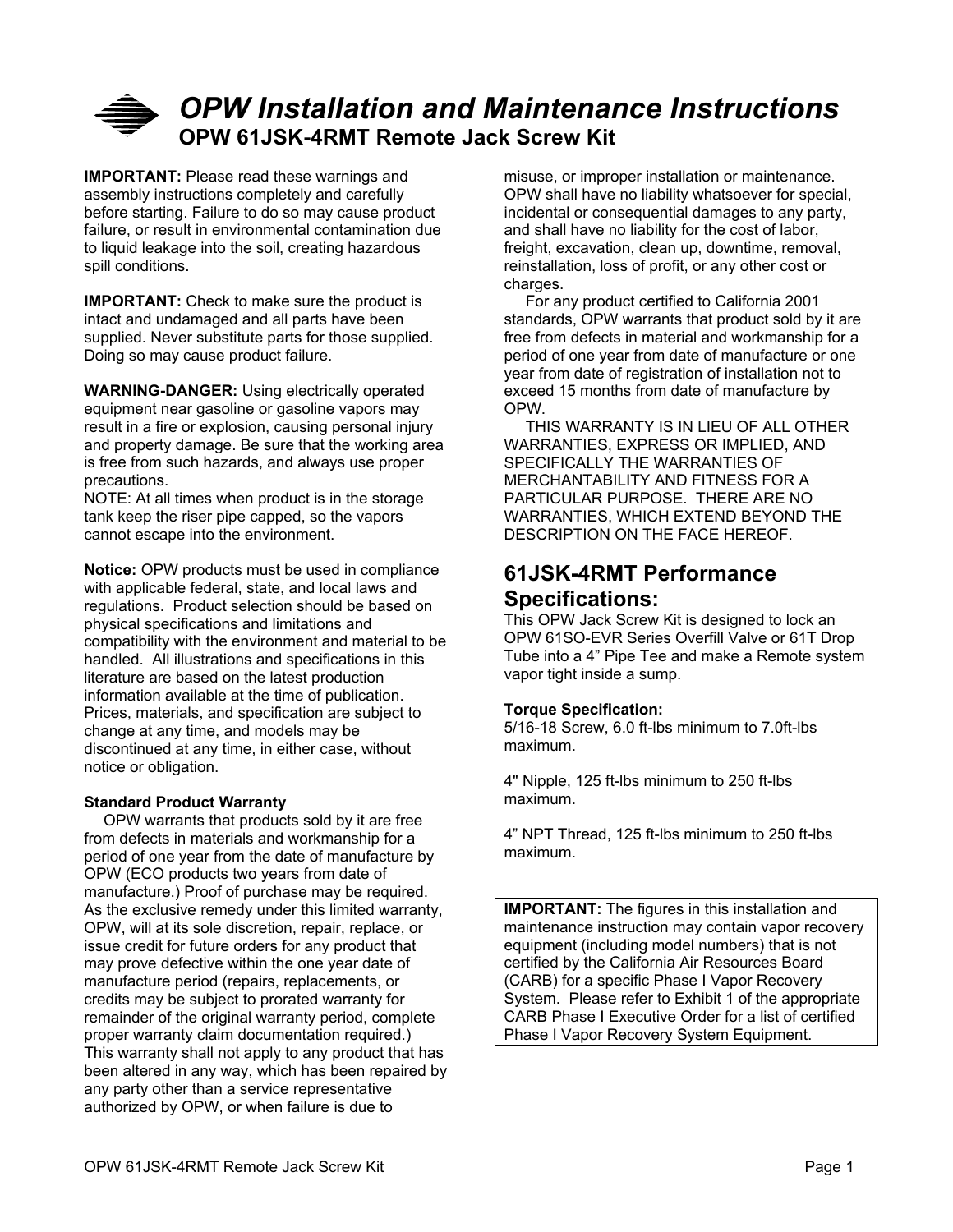#### **OPW 61JSK-4RMT REMOTE JACK SCREW KIT, INSTALLATION INSTRUCTIONS:** Step 3: (See Figure 2)

#### **Step 1**

Install the OPW 1-2100-EVR or POMECO 500 Series Spill Container in accordance with the OPW Installation Instructions supplied with the product.

#### **Step 2:**

Clean the top of the riser pipe. Apply a gasoline resistant pipe dope on the threads of an OPW FSA-400 Face Seal Adapter and install onto the riser pipe. Torque from 125 ft-lbs min. to 250 ft-lbs max using the OPW 61SA-TOOL.

Install the 4" Tee onto the OPW FSA-400 Face Seal Adapter with a gasoline resistant pipe dope, which is installed onto the riser pipe. Torque from 125 ft-lbs min. to 250 ft-lbs max. With the 4" Tee assembled, install the CARB Certified OPW 61SO Overfill Valve or OPW 61T Series Drop Tube in accordance with the OPW Installation Instructions.

#### **Step 4:** (See Figure 2)

Install the Jack Screw assembly into the Tee. Make sure the bottoms of the three screws are seated in the pockets on the Jack Screw cage (as shown).



## **Typical Installation**

Figure 1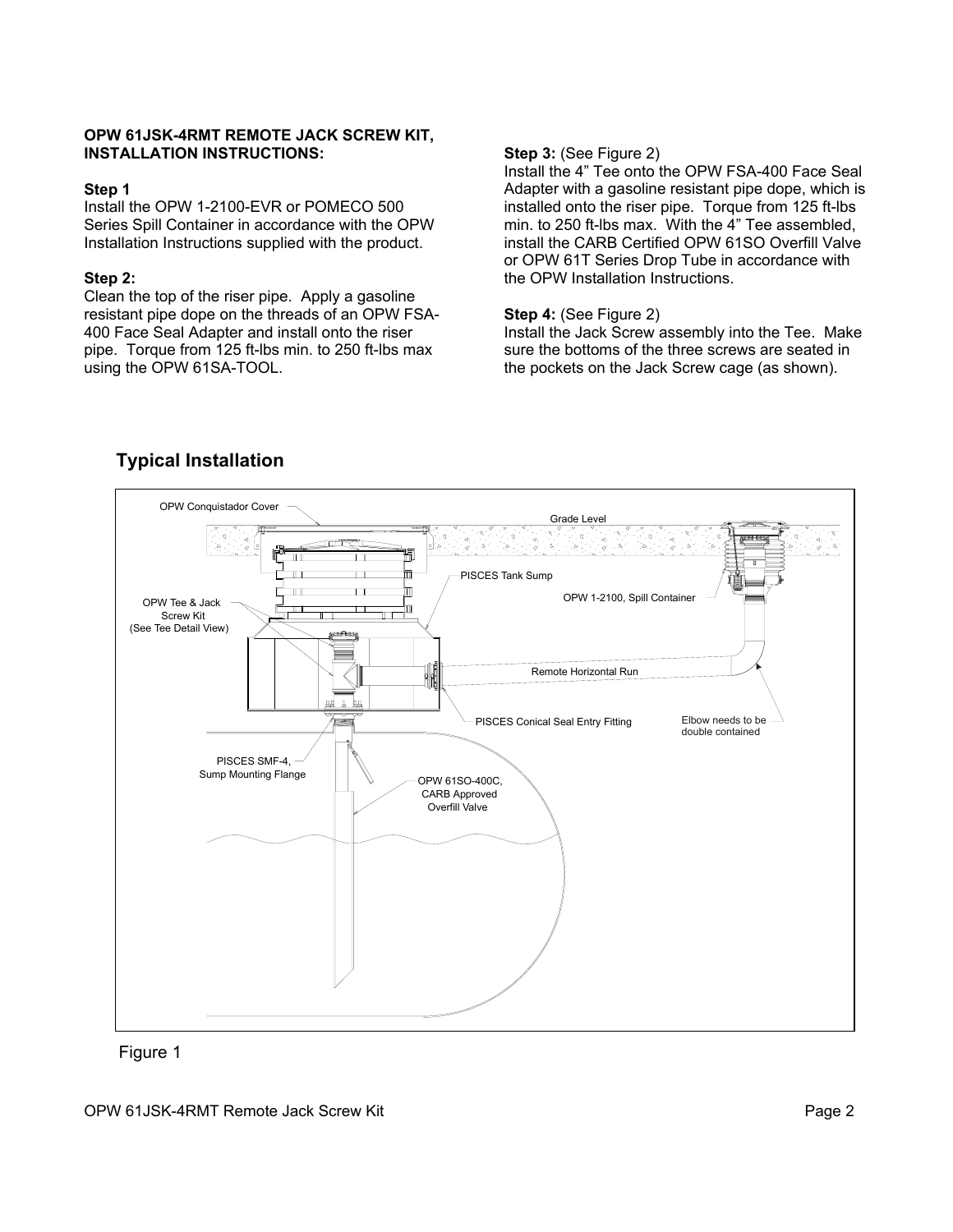#### **Step 5:** (See Figure 2)

Assemble screws into upper plate. Adjust the screws so that the top plate will be located just below the bottom of the threads of the Tee. Apply the supplied thread locker to the threads above the top plate on all three screws of the Jack Screw Top Assembly.

#### **Step 6:** (See Figure 2)

Apply a gasoline resistant pipe dope on the threads of the pipe nipple. Install the nipple into the Tee and tighten securely. Torque nipple from 125 ft-lbs min. to 250 ft-lbs max. Note: The top plate should not be in contact with the nipple at this point. If the nipple hits the top plate while being tightened, adjust the top plate down by turning each screw counter clockwise, lower the top plate on the Jack Screw, and then reinstall the nipple.

### **Step 7:** (See Figure 2)

Using a ¼" Allen wrench, alternately and evenly tighten the three (3) screws clockwise on the Jack Screw Assembly until the Upper Plate contacts the bottom of the 4" nipple. Make sure that the step in the Upper Plate is completely inside of the 4" nipple. Tighten the three (3) screws evenly and securely with 6.0 ft-lbs minimum to 7.0 ft-lbs maximum torque to ensure that the drop tube flange is sealed securely to the OPW FSA-400.

### **Step 8:** (See Figure 2)

To prevent a liquid overflow, the trap door must be **Operation and Maintenance:** installed on the sticking port of the riser or over the top of the riser that contains an overfill valve that does not have a fixed non-removable cap. Install trap door assembly gasket side down onto the top of the pipe nipple. If the opening over the 4" Tee is not the sticking port, a permanent 4" pipe cap must be installed.

#### **Step 9:** (See Figure 2)

Assembly of the Jack Screw Kit is now complete. Proceed to installation of the OPW 633T Adaptor and OPW 634TT Cap in accordance with the OPW Installation Instructions supplied with the products.





If a leak develops at the drop tube: Re-torque the (3) screws on the Jack Screw. (Torque value: 6.0 ft-lbs min. to 7 ft-lbs max.) If this does not correct the leak, check for burrs, clean the sealing surface on the FSA-400 and replace the o-ring on the drop tube.

NOTE: Loctite 242, thread locker, must be reapplied each time the screws are adjusted.

**Important: Leave these instructions with Station Operator.**